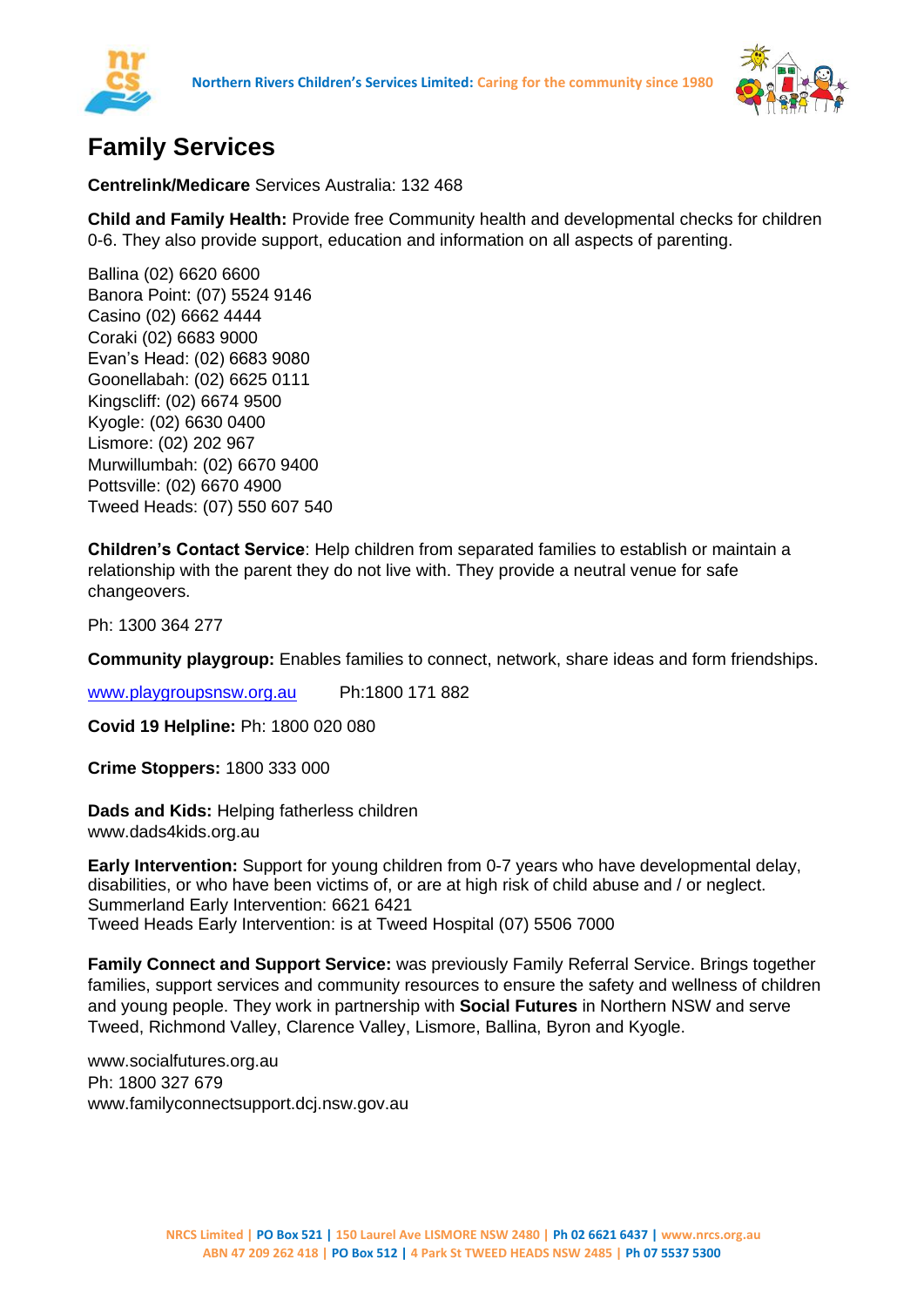



**Family Relationships Online**: Is an online service designed to provide all families manage relationship issues, including appropriate arrangements for children and parents who separate. There is information on topics ranging from building better relationships to family dispute resolution and family counselling.

www.familyrelationships.gov.au

**Family Relationship Advice Line:** Is a national phone service providing information and referral to services that can help strengthen relationships, overcome relationship difficulties or deal with separation.

Ph: 1800 050 321 Open 8am to 8pm (AEST) Mon – Fri & 10 – 4 Saturday

**Family Support Network:** offers services to families in the Lismore and surrounding areas. Services include provision of family work / support, parenting programs and playgroups. Ph: (02) 6621 2489 www.fsn.org.au

**Health Direct:** 1800 022 222

**Hearing Services** Is a child focussed diagnostic hearing health service. Adult appointments are available for those adults who are ineligible for Office of Hearing Services vouchers. It is available through Child and Family Health Centres:

nnswlhd.health.nsw.gov.au/about/childrens-health-services/hearing-services

**Infoxchange:** Service Seeker – An extensive directory of Community Support Services for health, welfare and community service records.

Serviceseeker.com.au

**In-Home Care:** Is designed for families who have no access to existing childcare services or families whose circumstances mean that existing childcare cannot meet their needs. NSW [www.ihcsupportagency.org.au](http://www.ihcsupportagency.org.au/)

QLD [www.ihc.org.au](http://www.ihc.org.au/) ph.: NSW: 1800 442 273 Qld: 1800 993 737

**Karitane:** NSW based to support new parents around sleep and settling, establishing routines, feeding and nutrition, toddler behaviour and pre- & post-natal anxiety and depression.

www.karitane.com.au Ph: 1300 227 464 (1300 CARING)

**Kids in Mind:** Provides accurate and detailed information for families to assist them to choose movies appropriate to their children.

www.kids-in-mind.com

**Legal aid**: Provides legal services for people who require additional support.

www.legalaid.nsw.gov.au Ph: 1300 888 529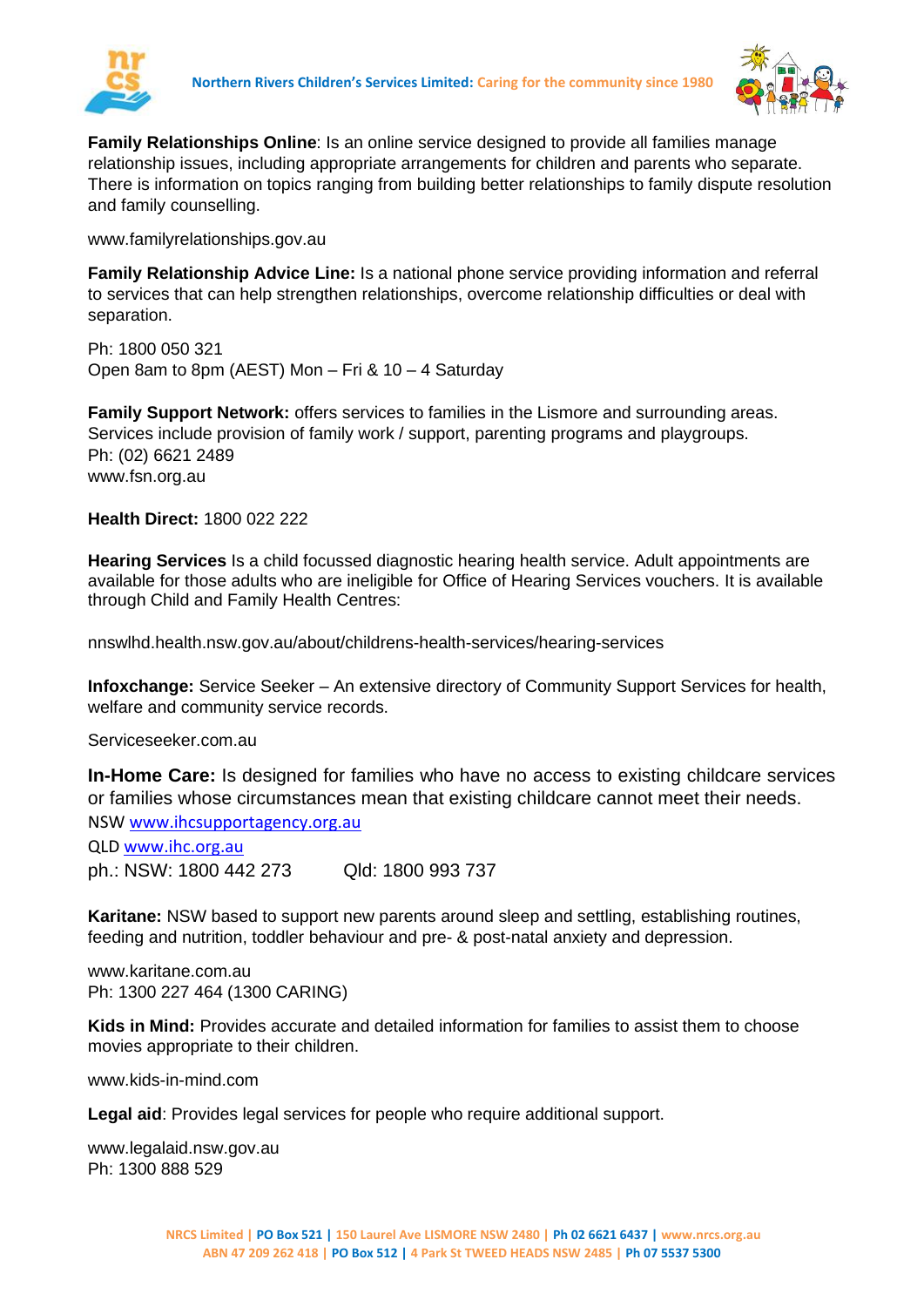



**Link 2 Home:** Emergency temporary accommodation.

Ph: 1800 152 152

**MyGov Support:** Ph: 032 307

**Northern Rivers Community Gateway** (Formerly **Neighbourhood centre**)**:** Provide welfare and community capacity building programs for disadvantaged people and communities.

www.nrcg.org.au Ph: 6621 7397

**NSW Rural Assistance Authority:** Ph: 1800 678 593

**Parenting Orders Program**: Help separated parents work out arrangements that allow parents and other family members to spend time with children.

Ph: 1300 364 277

**Poisons Information Service:** National Information Service for poisons

Ph: 13 1126

**Police Assistance Line:** Ph 131 444

**Service NSW:** Ph 13 7788

**Tresillian:** Help parents gain confidence in parenting routines such as sleep, settling, breast feeding and nutrition.

www.tresillian.org.au Ph: 1300 272 736 from 7am Monday – Sunday

## **Disability Services**

**Autism Spectrum:** Provide information, education and a variety of services including Occupational Therapists, Speech Pathologists, Special Education Teachers, Social Workers and Psychologists to support children and families on the Autism Spectrum.

www.autismspectrum.org.au Ph: 1800 277 328 **Aspect:** northernriversnow.com.au/directory/listing/autism-spectrum-australia-aspect

**Brighter Futures:** Provide programs that can help parents give their children a good start in life. Services include home visiting, parent groups, playgroups and childcare.

www.dcj.nsw.gov.au Ph: 9377 6000

**Cerebral Palsy Alliance:** Provides family-centred therapies, life skills programs, equipment and support for people and their families living with cerebral palsy and other neurological and physical disabilities.

www.cerebralpalsy.org.au Ph: 1300 888 378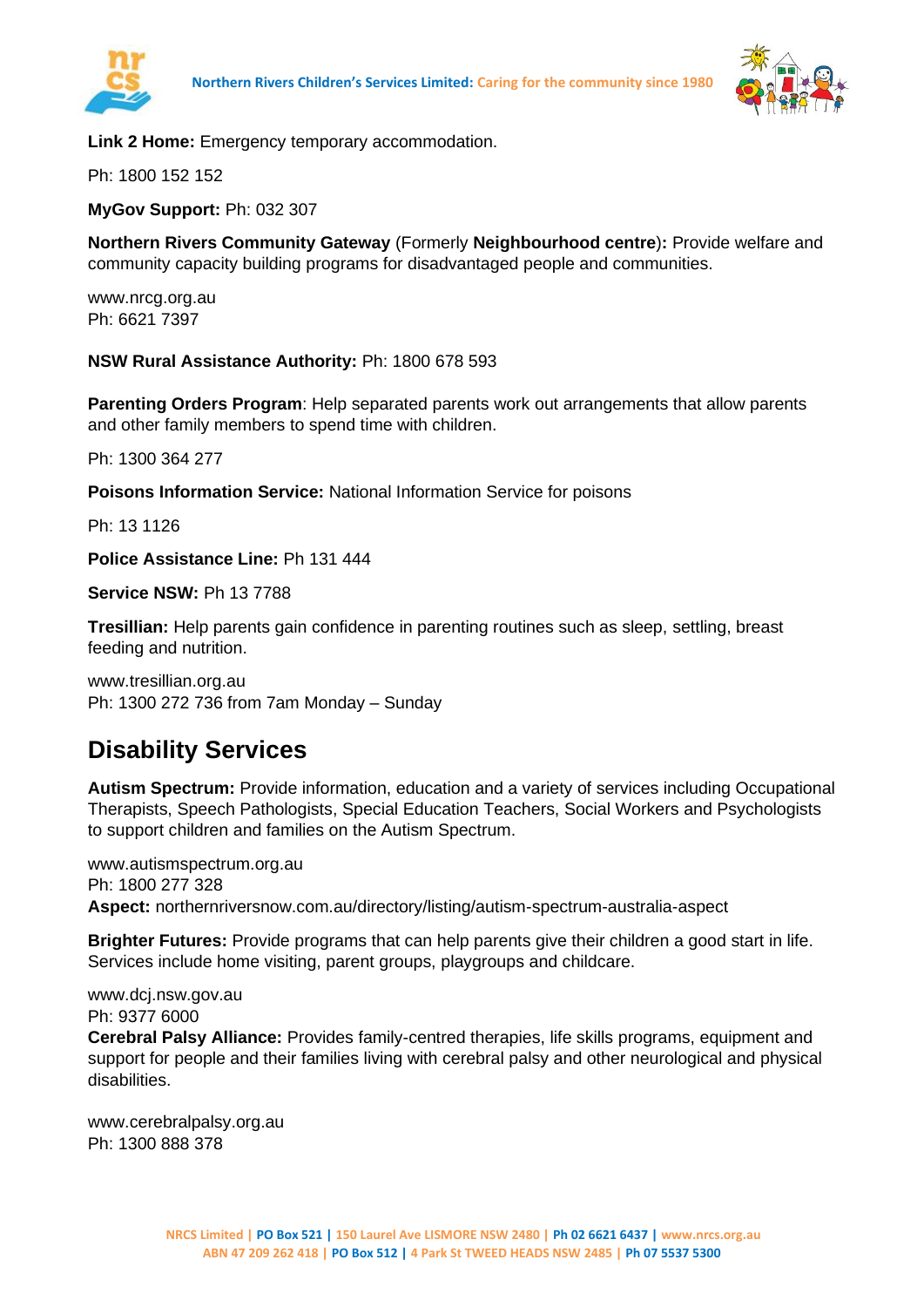



**NDIS:** Provide people with permanent and significant disabilities funding for support services.

www.ndis.gov.au Ph: 1800 800 110

**Ready Set Go**: Provide development and support programs for families in Lismore and Goonellabah for eligible families with children 0-5.

www.nrcs.org.au Ph: 66 269 033

## **Mental Health Services**

**Breakthru:** Is a family mental health support service who provide free support for children, young people and families affected by or at risk of mental health issues, through access to a range of early intervention and education services. Support is available to all cultural communities.

Ph: 1800 767 212

[https://breakthru.org.au/services/mental-health/family-mental-health-support](https://breakthru.org.au/services/mental-health/family-mental-health-support-services/?utm_source=GoogleAds&utm_medium=Search&utm_campaign=FMHSS&gclid=EAIaIQobChMIsd-P49-R9AIV_pNmAh1OKwfyEAMYASAAEgKSCvD_BwE)[services/?utm\\_source=GoogleAds&utm\\_medium=Search&utm\\_campaign=FMHSS&gclid=EAIaIQobChMIsd-](https://breakthru.org.au/services/mental-health/family-mental-health-support-services/?utm_source=GoogleAds&utm_medium=Search&utm_campaign=FMHSS&gclid=EAIaIQobChMIsd-P49-R9AIV_pNmAh1OKwfyEAMYASAAEgKSCvD_BwE)[P49-R9AIV\\_pNmAh1OKwfyEAMYASAAEgKSCvD\\_BwE](https://breakthru.org.au/services/mental-health/family-mental-health-support-services/?utm_source=GoogleAds&utm_medium=Search&utm_campaign=FMHSS&gclid=EAIaIQobChMIsd-P49-R9AIV_pNmAh1OKwfyEAMYASAAEgKSCvD_BwE)

**Headspace:** National Youth Mental Health Foundation providing Early Intervention mental health services for 12 – 25 year old's. They help young people with mental, physical and sexual health, alcohol and other drug services, and work and study support.

www.headspace.org.au for **eHeadspace** Ph: Lismore 6625 0200 Tweed: (07) 5589 8700 Ph: 1800 650 890

**Friendline:** Phone service for people who need to have a chat. Conversations are anonymous and volunteers are ready for a yarn. Ph: 1800 424 287

**Lifeline:** Volunteer crisis supporters provide suicide prevention services, mental health support and emotional assistance via telephone, text, face to face or online

www.lifeline.org.au Ph: 131144 Offer free 24 hour telephone crisis support

**Beyond Blue:** 1300 224 636 or beyondblue.org.au **Kids Helpline:** 1800 551 800 **Mental Health Line:** 1800 011 511 **Parent Line:** 1300 130 052 **Suicide Call Back Service:** 1300 659 467